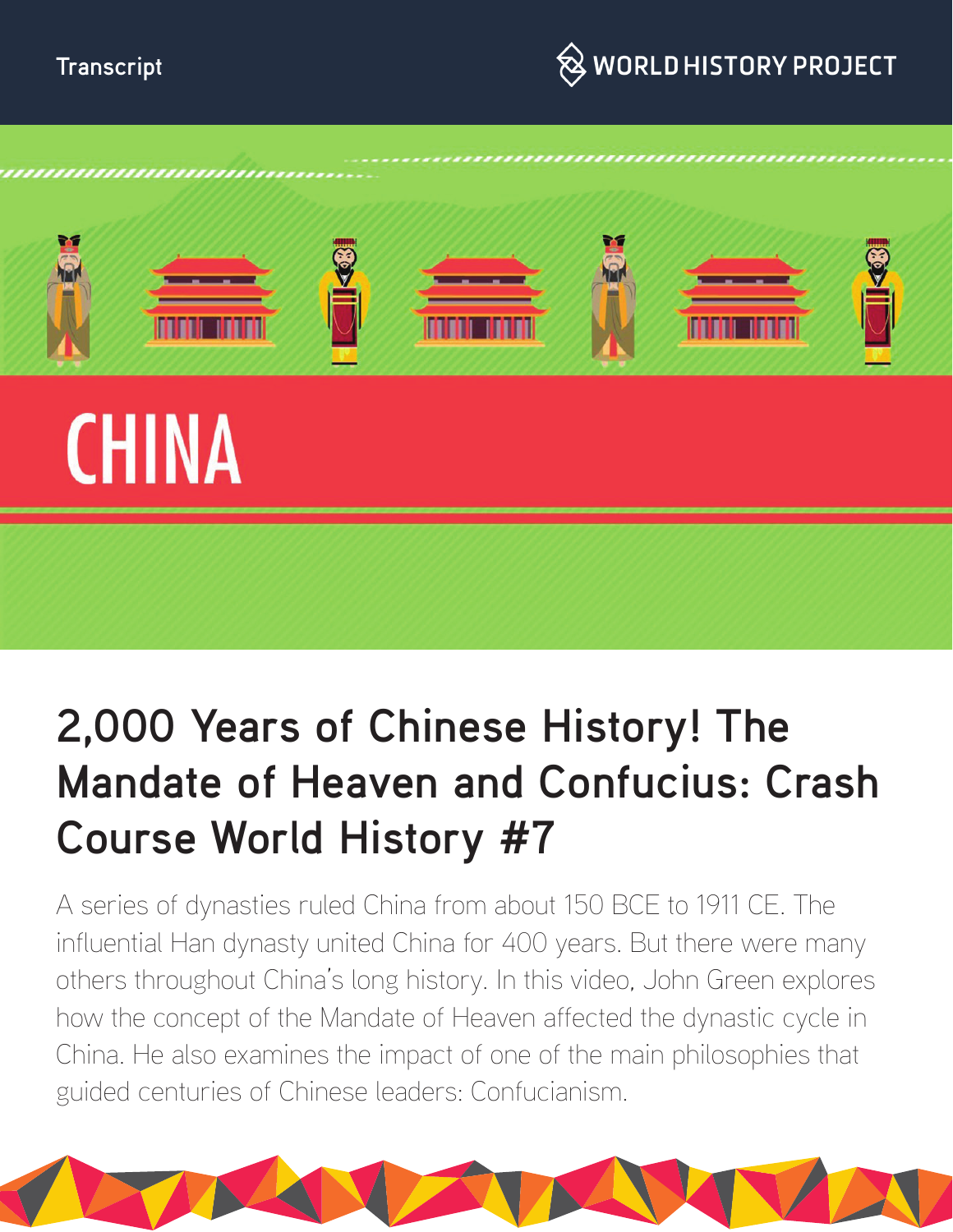#### **00:01**

*Video footage of a printing press; a boy distributes newspapers on his bike*

*Crash Course theme music plays*

**00:28** 

Hi, I'm John Green, this is Crash Course World History, and today, we're going to talk about China, which these days is discussed almost constantly on television and in newspapers—wait, are they still a thing? So, we used to print information on thinly sliced trees and then you would pay someone to take these thinly sliced trees and throw them onto your front lawn, and that's how we received information. No one thought this was weird, by the way.

Right, but anyway, you hear a lot about how China is going to overtake the U.S. and bury us under a pile of inexpensive electronics, but I don't want to address those fears today. Instead, I want to talk about how the way you tell a story shapes the story.

China was really the first modern state, by which I mean it had a centralized government and a corps of bureaucrats who could execute the wishes of that government. And it lasted, in pretty much the same form, from 150 BCE until 1911 C.E., which is technically known as a long-ass time. The Chinese were also among the first people to write history. In fact, one of the Confucian Classics is called the "Shujing," or "Classic of History." This is great for us, because we can now see the things the Chinese recorded as they were happening, but it's also problematic because of the way the story is told.

So even Me-From-The-Past, with his five minutes of World History, knows that Chinese history is conveniently divided into periods called dynasties.

Mr. Green, I didn't even say anything. That doesn't seem very fair...

Shh! What makes a dynasty a dynasty is that it's ruled by a king, or as the Chinese know him, an emperor, who comes from a continuous ruling family. As long as that family produces emperors—and they are always dudes...

No, they aren't. First off, there were several empress dowagers, who wielded tremendous power throughout Chinese history, and there was one very important full-fledged empress, Empress Wu, who ruled China for more than 20 years and founded her own freaking dynasty!

And those emperors keep ruling, the dynasty gets to be a dynasty.

So the dynasty can end for two reasons: either they run out of dudes, which never happened thanks to the hard work of many, many concubines, or the emperor's overthrown after a rebellion or a war. This is more or less what happened to all the dynasties, which makes it easy for me to go over to camera two and describe them in a single run-on sentence. Hi there, camera two.

Leaving aside the Xia dynasty, which was, sadly, fictional, the first Chinese dynasty was the Shang, who were overthrown by the Zhou, which disintegrated into political chaos called the Warring States period, in which states warred over periods—oh, no, wait, it was a period in which states warred—which ended when the Qin emperor was able to extend his power over most of the heretofore warring

*time")*

*donkey's head –("long-ass* 

 *A timeline with a* 

*Past John Green*

*Present John Green*

## **01:28**

*Record scratches*

*Portraits of Chinese Empresses including Empress Wu, who "founded her own dynasty, 'WUled' first as regent in 683 CE, became Empress in 690 CE, deposed in 705 CE"*

## **01:59**

 *Artworks depicting the (fictional) Xia; Shang, and Zhou dynasties;*  $\otimes$  world history project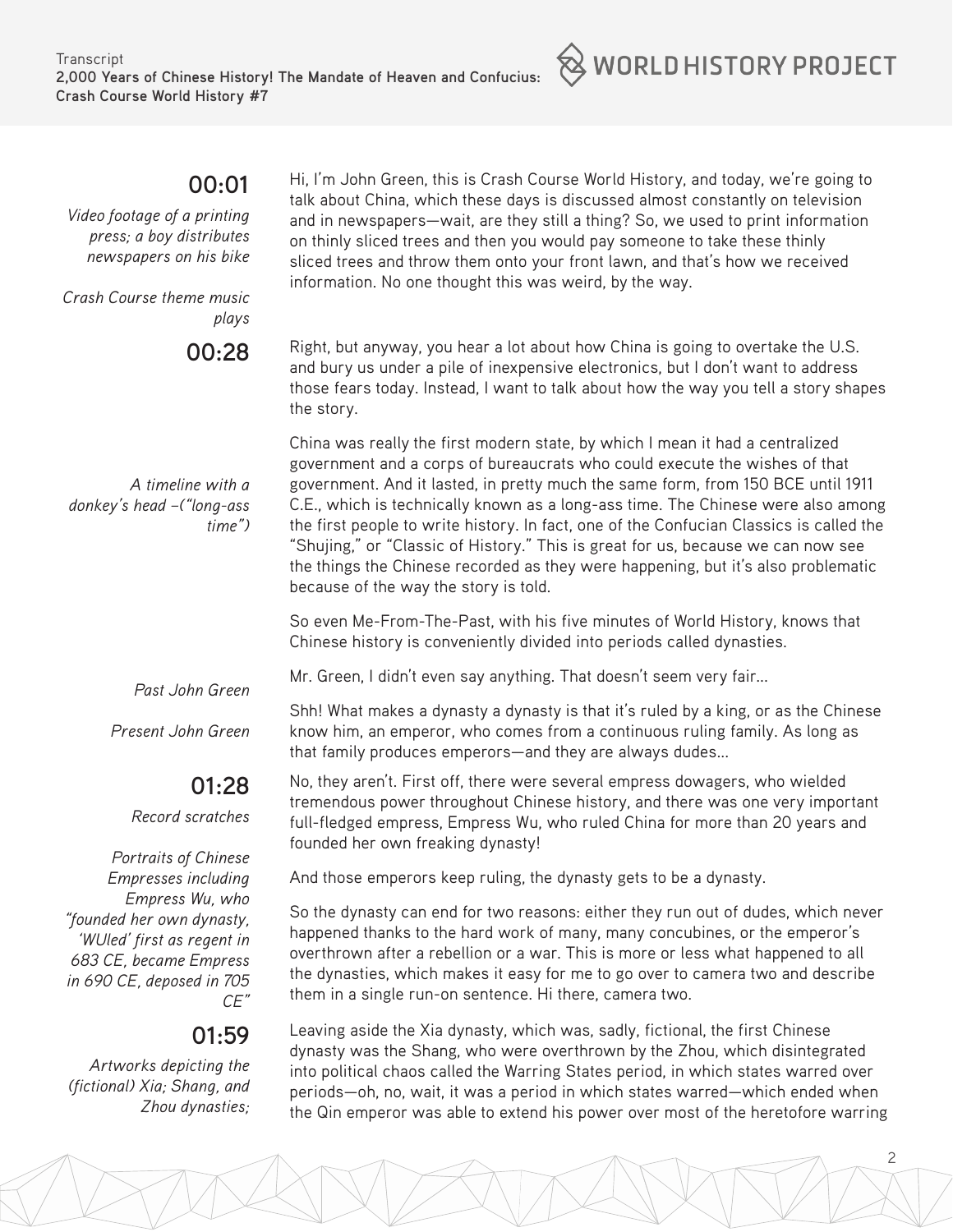

*a map during the warring states period; Painting of the Qin emperor, drawing of the Han dynasty Painted depictions of each dynasty Drawing of the Mongols with a speech bubble "we're the exception!"; video of Mongols riding on horseback, dragging bodies behind them Images of rebellion around the world*

**03:07** 

*Subheading – "probably fictional"*

states, but the Qin were replaced by the Han, which was the dynasty that really set the pattern for most of China's history and lasted for almost 400 years, after which China fell again into political chaos—which only means there was no dynasty that ruled over all of China—and out of this chaos rose the Sui, who were followed quickly by the Tang, who in turn were replaced, after a short period of no dynasty, by the Song, who saw a huge growth in China's commerce that was still not enough to prevent them from being conquered by the Yuan, who were both unpopular and unusual because they were Mongols... which sparked rebellions resulting in the rise of the Ming, which was the dynasty that built the Great Wall and made amazing vases, but didn't save them from falling to the Manchus, who founded a dynasty that was called the Qing, which was the last dynasty, because in 1911, there was a rebellion like the ones in, say, America, France, or Russia, and the whole dynastic system, which at that point had lasted for a long-ass time, came to an end.

And breathe. So that's what happened, but what's interesting, as far as capital-H History is concerned, is why it happened, and especially why the people who were writing history at the time said it happened. Which leads us to the Mandate of Heaven. So the concept of the Mandate of Heaven dates from the Zhou Dynasty, and current historians think that they invented it to get rid of the Shang. Before the Zhou, China didn't even have a concept of Heaven, or T'ian, but they did have a high god called Shangdi. But the Zhou believed in T'ian, and they were eager to portray the idea of heaven as eternal, so they ascribed the concept of the Mandate of Heaven back to a time even before the Shang, explaining that the Shang were able to conquer the Xia only because the Xia kings had lost the Mandate of Heaven. This, of course, would have been impossible, partly because the Xia kings had no concept of heaven, and partly because, as previously noted, they didn't exist, but let's just leave that aside.

**03:55** The "Shujing" is pretty specific about what caused the Xia kings to lose the Mandate, by the way, explaining: "The attack on Xia may be traced to the orgies in Ming Tiao." Sadly, the "Shujing" is woefully short on details of these orgies, but orgies are the kind of behavior that is not expected of a ruler, and therefore Heaven saw fit to come in, remove the Mandate, and allow the Shang to take power.

> But then the Shang lost the Mandate. Why? Well, the last Shang emperor is reported to have roasted and eaten his opponents, which, you know, bit of a deal breaker as far as the Mandate of Heaven is concerned. Of course, that might not actually have happened, but it would explain why Heaven would allow the Zhou to come to power.

**04:30** So basically, the fact that one dynasty falls and is replaced by another in a cycle that lasts for 3,000 years is explained, in the eyes of early Chinese historians, by divine intervention based on whether the ruler behaves in a proper, upright manner. It's after-the-fact analysis that has the virtue of being completely impossible to disprove, as well as offering a tidy explanation for some very messy political history.

> And even more importantly, it reinforces a vision of moral behavior that is a cornerstone of Confucianism, which I will get to momentarily.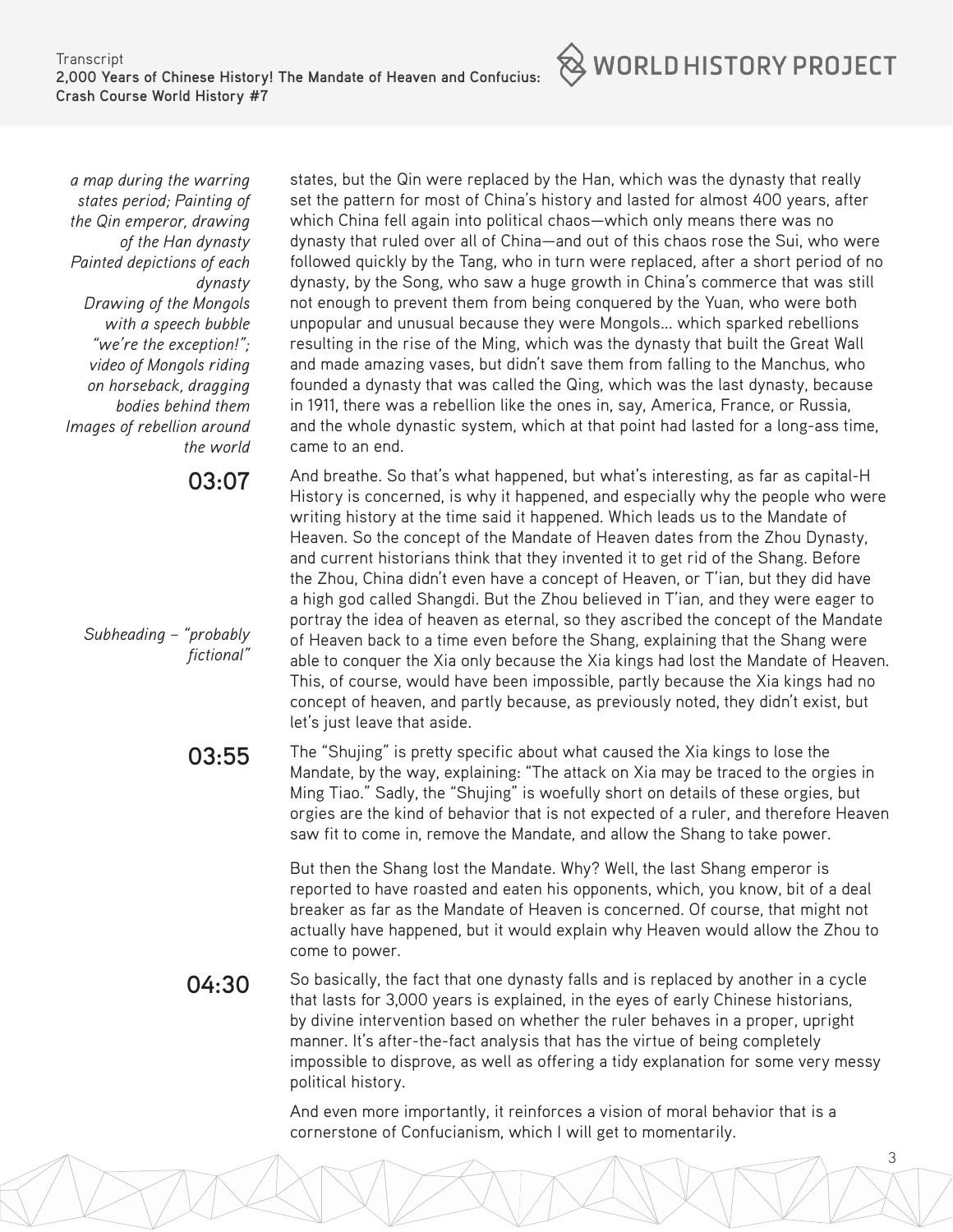

*The video camera moves from John Green over to the written word "China" on the blackboard behind him*

## **05:20**

*Portrait of the Qin emperor*

*A drawing of people putting on a puppet show*

#### **06:00**

*Colorized drawing of Wen of Han*

## **06:35**

*Animation: a man (Confucius) stands among fighting warriors*

*Confucius stands amongst kings; a school and Chinese government building land in the scene The sage emperors floating above the clouds*

## **07:16**

*People stand on crates to represent their places in the hierarchy*

But first, let's see an example of the Mandate of Heaven in action. So, the Qin dynasty only lasted 38 years, but it's one of the most important dynasties in Chinese history—so important, in fact, that it gave the place its name: Qin... A. Can I just tell you guys that we literally just spent 20 minutes on that shot? We shot it, like, 40 times. Stan, you are in love with puns.

The accomplishment of the Qin was to reunify China under a single emperor for the first time in 500 years, ending the Warring States period. As you can imagine, the making of that particular omelet required the cracking of quite a few eggs, and the great Qin emperor Qin Shihuangdi and his descendants developed a reputation for brutality that was justified. But it was also exaggerated for effect so that the successor dynasty, the Han, would look more legitimate in the eyes of Heaven. So when recounting the fall of the Qin, historians focused on how a bunch of murderous eunuchs turned the Qin emperors into puppets—not literal puppets, although that would have been awesome. And these crazy eunuchs, like, tricked emperors into committing suicide when they started thinking for themselves, et cetera.

So the Mandate of Heaven turned away from these suicidal puppet emperors, which set up a nice contrast with the early Han emperors, such as Wen, who came to power in 180 BCE and ruled benevolently, avoiding extravagance in personal behavior and ruling largely according to Confucian principles. Under Wen, there were no more harsh punishments for criticizing the government, executions declined, and most importantly for the Confucian scholars who were writing the history, the government stopped burning books. Thus, according to the ancient Chinese version of history, Emperor Wen, by behaving as a wise Confucian, maintains the Mandate of Heaven. So who is this Confucius I won't shut up about? Let's go to the Thought Bubble.

Confucius was a minor official who lived during the Warring States period and developed a philosophical and political system he hoped would lead to a more stable state and society. He spent a great deal of his time trying to convince one of the powerful kings to embrace his system, but while none ever did, Confucius got the last laugh, because his recipe for creating a functioning society was ultimately adopted and became the basis for Chinese government, education, and, well, most things.

So Confucius was conservative. He argued that the key to bringing about a strong and peaceful state was to look to the past and the model of the sage emperors. By following their example of upright, moral behavior, the Chinese emperor could bring order to China.

Confucius' idea of morally upright behavior boils down to a person's knowing his or her place in a series of hierarchical relationships and acting accordingly. Everyone lives his life—or her life, but like most ancient philosophical traditions, women were marginalized—in relationship to other people, and is either a superior or an inferior.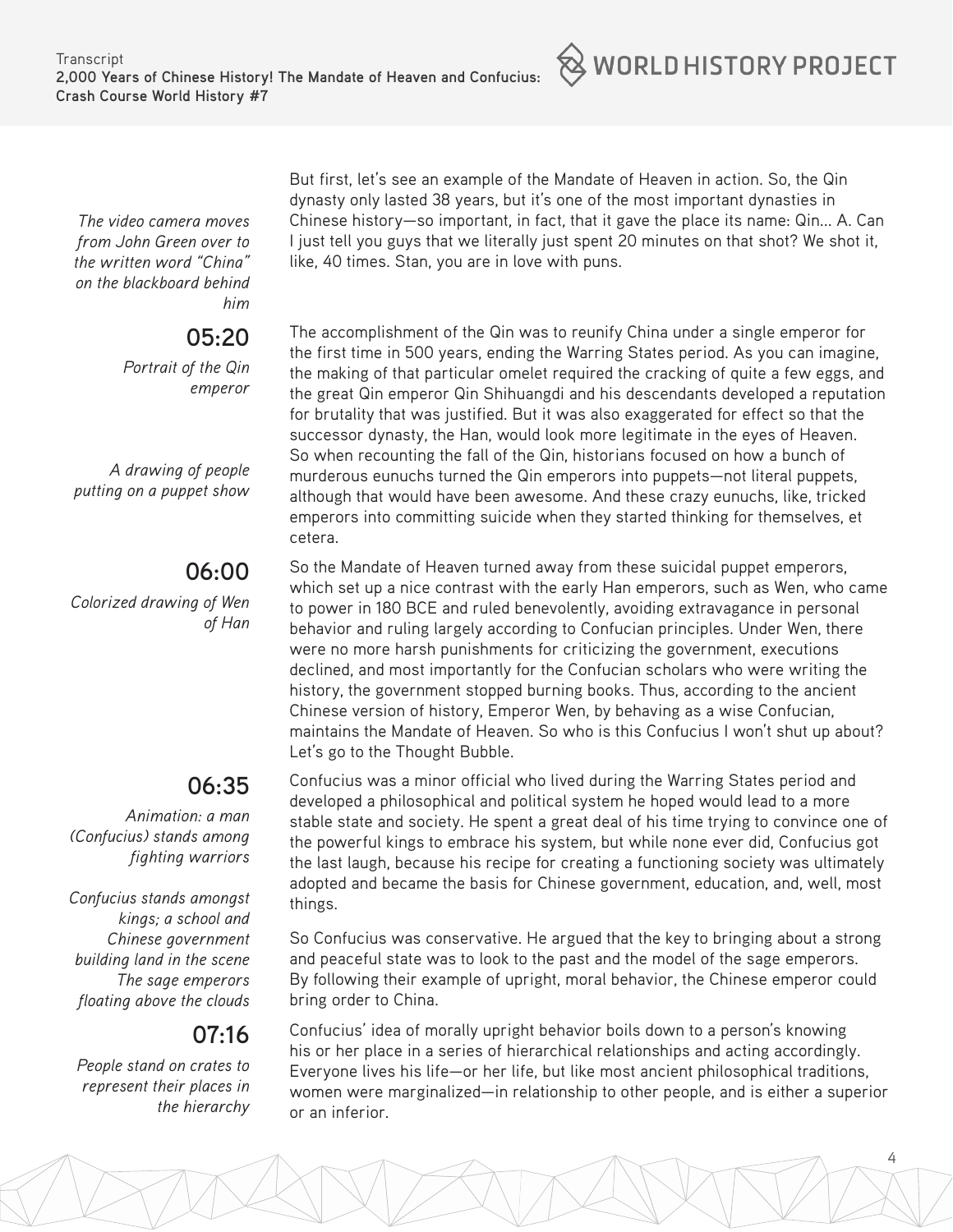

*Confucius standing alongside a family*

*A father and son, the father then packs up and leaves. The son is respectful, the father returns Men standing on tall towers of crates*

#### **08:18**

*A gold chair and fireplace roll into view. John Green sits in the gold chair and opens the compartment above the fireplace.*

*Animations of Peter, Danica, and Stan; crowns float above their heads*

#### **09:16**

*Ancient Chinese writings and paintings*

*The Five Relationships: Ruled to ruled Father to son Husband to wife Elder brother to younger brother Friend to friend*

There are five key relationships, but the most important is the one between father and son, and one of the keys to understanding Confucius is filial piety—a son treating his father with reverential respect.

The father is supposed to earn this respect by caring for the son and educating him, but this doesn't mean that a son has the right to disrespect a neglectful father. Ideally, though, both the father and the son will act accordingly: The son will respect the father and the father will act respectably. Ultimately, the goal of both father and son is to be a superior man, junzi in Chinese. If all men strive to be junzi, the society as a whole will run smoothly. This idea applies especially to the emperor, who is like the father to the whole country.

Oh, it's time for the Open Letter? All right. God, that's good. But first, let's see what's in the Secret Compartment today. Oh, an iPhone? Stan, this doesn't factor into Chinese history until much later. An Open Letter to the Xia Dynasty.

Dear Xia Dynasty, Why you got to be so fictional? You contain all of the most awesome emperors, including my favorite emperor of all time, Yu the Engineer. There are so many the Greats and the Terribles among royalty and so few the Engineers. We need more kings like Yu the Engineer: Peter the Mortgage Broker; Danica the Script Supervisor; Stan the Video Editing and Producer Guy. Those should be our kings! I freaking love you, Yu the Engineer. And the fact that you're not real, it breaks my heart, in a way that could only be fixed by Yu the Engineer. The circularity actually reminds me of the Mandate of Heaven. Best wishes, John Green.

But back to the junzi: So how do you know how to behave? Well, first, you have to look to historical antecedents, particularly the sage emperors. The study of history, as well as poetry and paintings, in order to understand and appreciate beauty, is indispensable for a junzi. The other important aspects of junzi-ness are contained in the Confucian ideas of ren and li.

Ren and li are both incredibly complex concepts that are difficult to translate, but we're going to do our best. Ren is usually translated as propriety. It means understanding and practicing proper behavior in every possible situation, which of course depends on who you're interacting with, hence the importance of the five relationships. Li is usually translated as ritual, and refers to rituals associated with Chinese religion, most of which involve the veneration of ancestors. Which brings us back, in a very roundabout way, to the fundamental problem of how early Chinese historians wrote their history.

**10:02** Traditional Chinese historians were all trained in the Confucian Classics, which emphasized the idea that good emperors behaved like good Confucians. Would-be historians had to know these Classics by heart and they'd imbibed their lessons chief among which was the idea that in order to maintain the Mandate of Heaven, you had to behave properly and not engage in orgies or eat your enemies, or eat your enemies while engaging in orgies. In this history, the political fortunes of a dynasty ultimately rest on one man and his actions—whether he behaves properly.